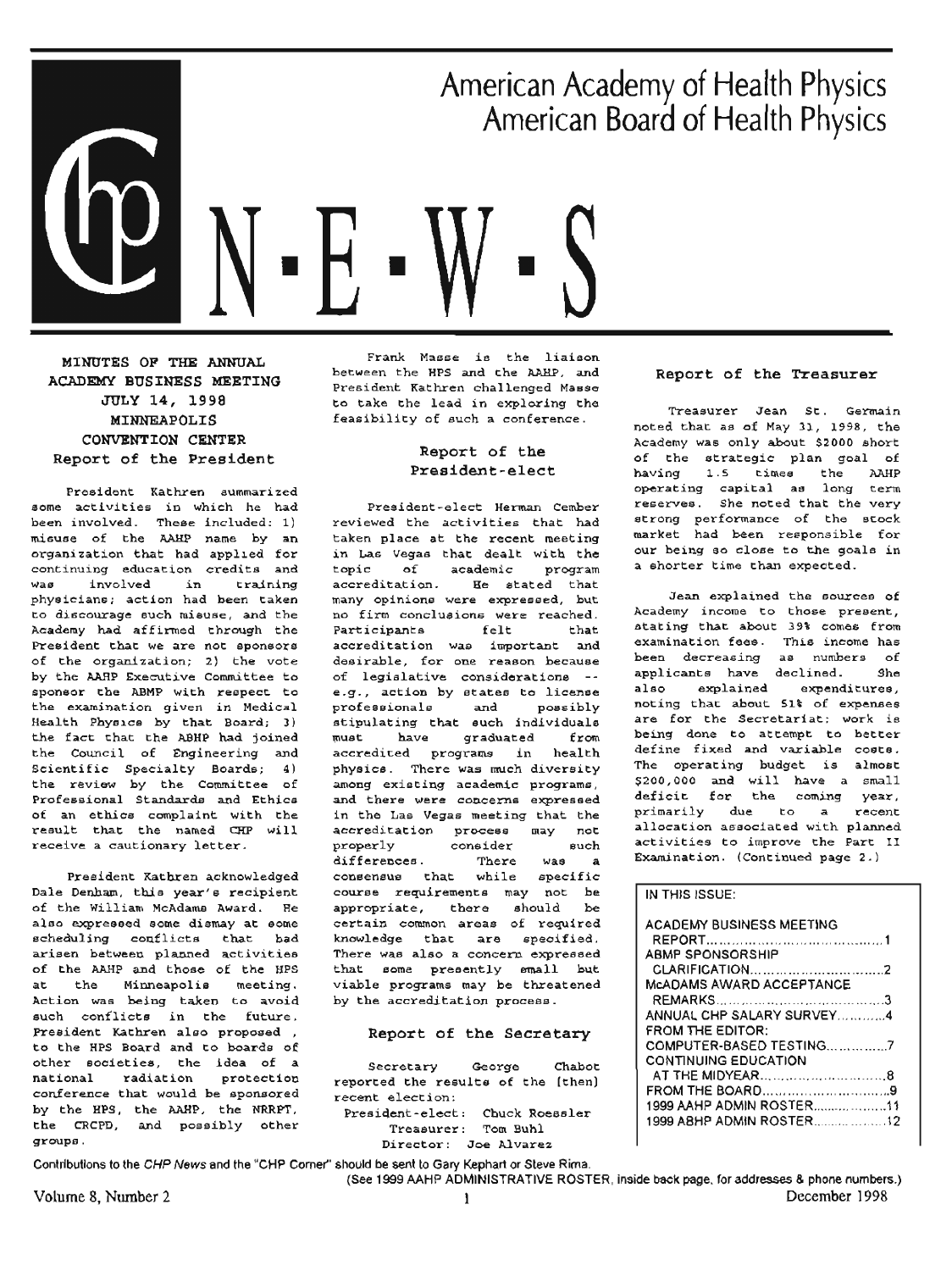#### Report of the ABHP Chair

Chairman George Vargo summarized the activities of the Board. For 1998 there were 454 exam applicants, 386 were approved to take the exam, 216 were admitted to Part I and 233 were admitted to Part II. There were 20% fewer applicants than last year. The 1998 exam was given at 20 sites. We have 1087 active CRPs, 188 emeritus CHPs, and 267 inactive CHPs.

The Board is pursuing action to stabilize performance on Part II. Fundamental changes are necessary to make Part II perform more like Part I. Proposals are being solicited to reengineer the Part II examination. We will likely move towards a closed bank of secure exam questions. It will take some time and perhaps be 2002 or 2003 before the new exam is ready. Some changes have been made to the application process to better guarantee that applicants  $d\alpha$ not misrepresent their The qualifications/credentials. results of the 1998 exam will be posted on the web site. The Board will attempt to increase the number of Part II examinations that are available on the web site.

Vargo confirmed that the ABHP certification program is now a member of the Council of Engineering and Scientific Specialty Boards; this should strengthen the ABHP certification. It was also requested that the National Environmental Trainers' Association grant reciprocity for ABHP certification for the Radiation Protection Specialty. In response to questions from the floor regarding changes to the Part II exam, Vargo noted that consideration was being given to expanding the present radiation protection report requirement in order to ensure that the entire process continues to validate the professional level of performance by applicants.

#### Other Academy Business

**Dresident** Kathren acknowledged that nine of the twelve recently appointed Fellowe of the HPS are Academy members. He also observed that the Society's Distinguished Scientific Achievement Award and the Founder's Award would be presented to academy members Bruce **Boecker** and Frank Masse.

respectively. President Kathren also commented that Herman Cember was putting together committee memberships for the upcoming year.

Any Academy members interested in participating on committees should contact Herman. Ron also noted that although there would not be a formal report from the Academy's Past President, Jerry Martin had completed an outstanding effort in organizing the special session -- summarizing the Wingspread Conference -- held at the annual HPS meeting.

#### Clarification of Academy Sponsorship/Involvement in the American Board of Medical Physics

At the direction of the Executive Committee in Mobile,<br>President Kathrem had agreed to appoint two members of the Academy as AAHP designates on the American Board of Medical Physics [ABMP]; those two individuals are Ken Miller and Dick Vetter.

At the Minneapolis meeting of the Executive Committee, one of our CHP colleagues from the medical community asked to address the Executive Committee and was invited to do so. He noted that an announcement in an AAPM publication stated that the ABMP had a new sponsor, namely the AAHP. Nowhere in the article did it state that the AAHP was sponsoring the medical health physics examination of the ABMP. The individual CHP questioned 1) why the AAHP would sponsor an examination by a group that competes with the ABHP; 2) why the AAHP would agree to allocate\$5000 in support of the ABMP; 3) why would the Executive Committee feel comfortable approving the \$5000 without consulting members of the AAHP, and 4) why did he (the individual CHP) become aware of the AAHP's action by reading of it in a publication of another organization?

Our colleague went on to suggest that the action by the AAHP has been misinterprated by the ABMP as full sponsorship of the ABMP, not as sponsorship of a specific, and rather small part of the ABMP Of the candidates examination. who take the examinations of the ABMP, only a small number (estimated at about 5% in 1998) eit for the examination in Medical Health Physics. Our colleague's stated concern was not so much that the AAHP is sponsoring the examination for a few individuals, but that the interpretation in the medical physics community is that the AAHP is providing general sponsorship of the ABMP.

This [mis] interpretation would have AAHP sponsorship including the examinations in Radiation Oncology Physics and Diagnostic Imaging Physics.

It was explained to those present that there is another issue involving the fact that there are two certifying groups in the medical physics community, one being the ABMP and the second being the (older) American Board of Radiology (ABR), Both examine<br>in Medical Therapy Physics and<br>Medical Diagnostic Physics, but the ABR does not examine in Medical Health Physics. Most currently practicing medical<br>physicists were said to be medical certified by the ABR. Members of the medical physics community have been trying for several years to resolve differences between the two boards, preferably to have a single, unified board.<br>Negotiations, towards this end, between the two boards failed. The AAPM established an ad hoc committee that made several recommendations that were generally accepted by the ABR; the ABMP ultimately rejected the proposal. The issue remains unresolved and contentious, and our colleague questioned why the AABP would want to get involved in such controversy.

The Academy member felt it was important that the AAHP make it clear to the ABMP that, in any communications involving the AAHP sponsorship, the ABMP should make it clear that the sponsorship is only for the Medical Health Physics portion of  $Fha$ examination. There followed considerable additional discussion by the Executive Committee, lead by Treasurer and medical CHP Jean St. Germain. It was agreed that it must be made clear to the ABMP and its chairman, the medical physics community, and the health physics community that the ABMP sponsorship by the AAHP was only of the Medical Bealth Physics portion of the ABMP examination process.

To that end the discussion, as reported by the Academy Secretary, George Chabot, has been summarized here for the full AAHP membership.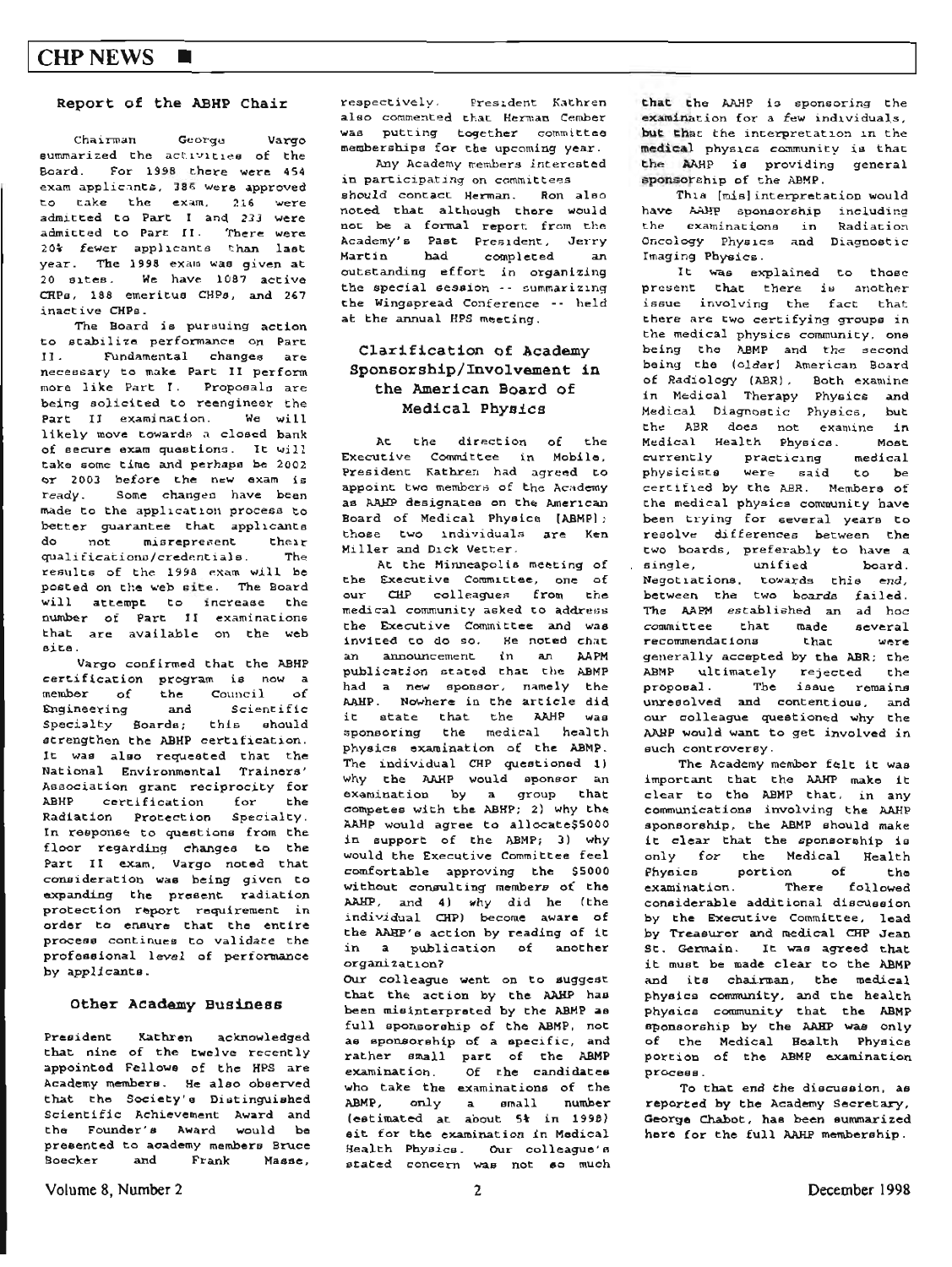## **CHPNEWS** ■



Acceptance Remarks William B. McAdams Outstanding Service Award 1998 Recipient, Dale H. Denham, Bechtel Hanford, Inc.

Thank you Nancy. I was elated and very pleased to have received your call, letting me know of my selection for this award. As Nancy pointed out in her citation, I was blessed or cursed, whichever you prefer, to have served during the formative years of the Academy and at a time when a number of changes to the certification process were being developed. However, as with all Board/Academy activities, their success was a function of the Board and Panel members supporting those activities. My being named for the award was <sup>a</sup>direct result of the support I received from the Board and Panel members with whom I served for nearly a decade. Many Panel members provided support during development of the Panel Procedures Manual, which was really a joint effort by Larry Cross and myself, including Larry, who served as chair the year before me, and Roger Brown, who served as chair the year following my chairmanship.

I am also indebted to former McAdams Award winners and Panel/Board chairmen Bob Casey, Frazier Bronson, Les Slaback, and Lee Booth who greatly influenced my efforts while serving on the Board. Also I am grateful to my employer, Bechtel Hanford, who made it possible for me to attend this meeting and awards luncheon .

I would be remiss also if I didn't recognize the supportive efforts of our spouses (Larry's, Roger's and mine) who provided space for us to spread out our materials on the dining room tables and for my mother who helped collate and etaple candidates' responses to questions for mailing. Thanks, too, to Scott Medling who prepared and has maintained the electronic versions of the procedures, enabling them to be more readily available for Panel and Board member use.

While I did not personally meet Bill McAdams, I was involved in the selection and presentation of the first two McAdams Outstanding Service Awards to Jack Healy and Wade Patterson, two of the senior health physicists who have influenced the course of my career. Thanks also to fellow Panel and Board members Ron Kathren, my career lifetime associate and co-worker, and to Nancy Kirner for providing me the opportunity to say thanks for this award . It is also fitting that 1 receive this award here in the vicinity of where my ancestry resided (Hennepin, Goodhue, and Wabasha counties in Minnesota, and Pierce County in Wisconsin) from the mid 1860s to the mid 1880s.

In conclusion, I'd like to congratulate the recently certified health physicists whose names were read at this awards luncheon and encourage them to get involved in the certification process. It is not only an opportunity to earn continuing education credits to maintain your certification, but also to interact with peers and to be challenged in other areas of health physics .

# **TIME IS SHORT EXAM APPLICATIONS DUE JANUARY 15, 1999**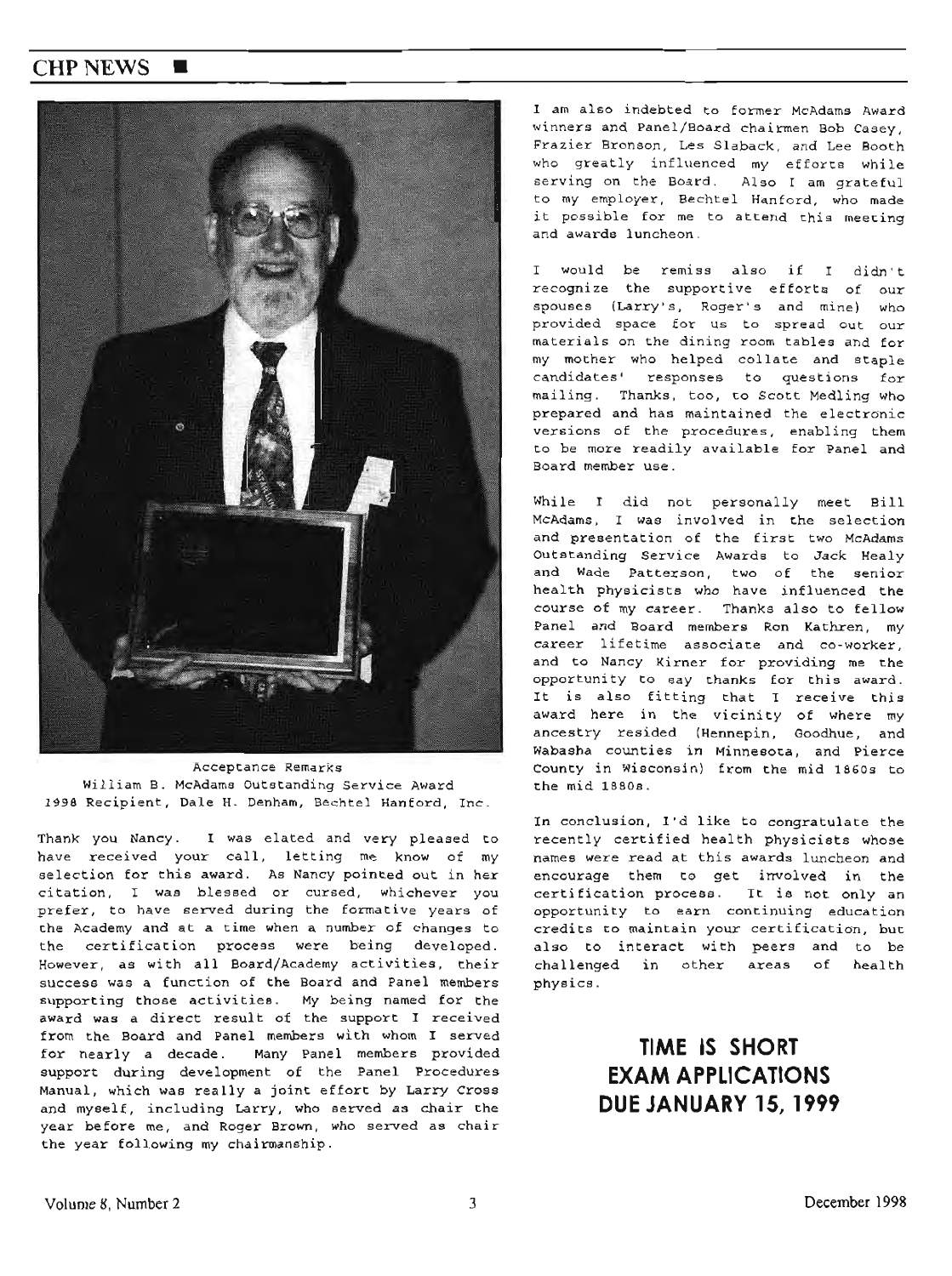# **THE 1998 CHP SALARY SURVEY**

#### Introduction

The 1998 CHP Salary Survey was conducted with the assistance of the American Academy of Health Physics. The survey form was included with the annual AAHP maintenance fee notice. which was mailed near the end of August. The response was very good, with more than  $400$  surveys returned by mid October. Newsletter publication deadlines made it necessary to use only the data received. through October 23, 1998. Data received after this date will be included in the AAHP website version at a future date: http://www.aahpablip.org

Questions abour this survey should be directed to Gary Lautenschlager, via email: glanten a hotmail.com Telephone: (630) 840-8360 (W) or (815) 748-4539 (H). You may nlso post your questions and comments on

## **Gary Lautenschlager**

the AAHP Bulletin Board at the AAHP website htto://,,·ww.aahp·abhp.org

#### Data Analvsis

The salary ranges marked by CHPs on rhe completed survey forms were rounded to the midpoints of those ranges before statistical analyses were performed. For example. if a CHP marked the salary range \$50.000 to \$54.999, 1heir salary was rounded to the midpoint value of \$52-500.

One CHP indicated he earned \$260.000 per year. This data point was excluded from the data analysis as an outlier.

Responses from CHPs who were either part time or retired were not analyzed, since the data did not appear to allow meaningful comparisons to be made.

## Data Presentation

In an effort to make the results of the survey as interesting and useful as possible, CHPs were grouped in several ways by education. primary job responsibility. years of experience, and combinations of these groups. Readers are cautioned that for statistical validity, results are usually given only if there were 10 or more CHPs within that group. Data presented for one group of CHPs may not be possible for another group. However. some exceptions were made for general interest.

## **Tables**

Tables show resuhs for fulllime CHPs who received health. vacation. and retirement benefits from their primary employer unless otherwisc noted. A histogram of Table I data is included as Figure I.

#### **Table l: All CHPs**

| All CHPs | Count   Average   Median | $^{\circ}$ Max                                                     | Min | Std Dev |
|----------|--------------------------|--------------------------------------------------------------------|-----|---------|
| ' CHPs   |                          | $\frac{1}{2}$ \$83,076   \$77,500   \$172,50   \$27,500   \$21,523 |     |         |
|          |                          |                                                                    |     |         |

| rabic 2. Chu 3 o'i Cuntanon and ricid |       |          |          |           |          |           |
|---------------------------------------|-------|----------|----------|-----------|----------|-----------|
| Education                             | Count | Average  | Median   | Max       | Min      | Std Dev   |
| Bachelors Health Physics              | 17    | \$73,088 | \$67,500 | \$122.500 | \$52,500 | \$17,400  |
| <b>Bachelors Other Field</b>          | 43    | \$80,291 | \$82.500 | \$112,500 | \$52,500 | \$14,569  |
| Masters Health Physics                | 139   | \$80,737 | \$77,500 | \$137,500 | \$47,500 | \$18, 414 |
| Masters Other Field                   | 56    | \$83,027 | \$77,500 | \$152,500 | \$47,500 | \$25,069  |
| Ph.D. Health Physics                  | 41    | \$88,720 | \$82,500 | \$152,500 | \$27,500 | \$25,975  |
| Ph.D. Other Field                     | 41    | \$91,159 | \$87,500 | \$172,500 | \$42,500 | \$26,268  |
| Masters Health Physics and            | 13    | \$85,192 | \$87,500 | \$122,500 | \$52,500 | \$21,853  |
| Masters Other Field                   |       |          |          |           |          |           |

#### **T a bl e 2** : **CRP** ~ **b** I\' **Ed ucatton an**  d F' 1e Id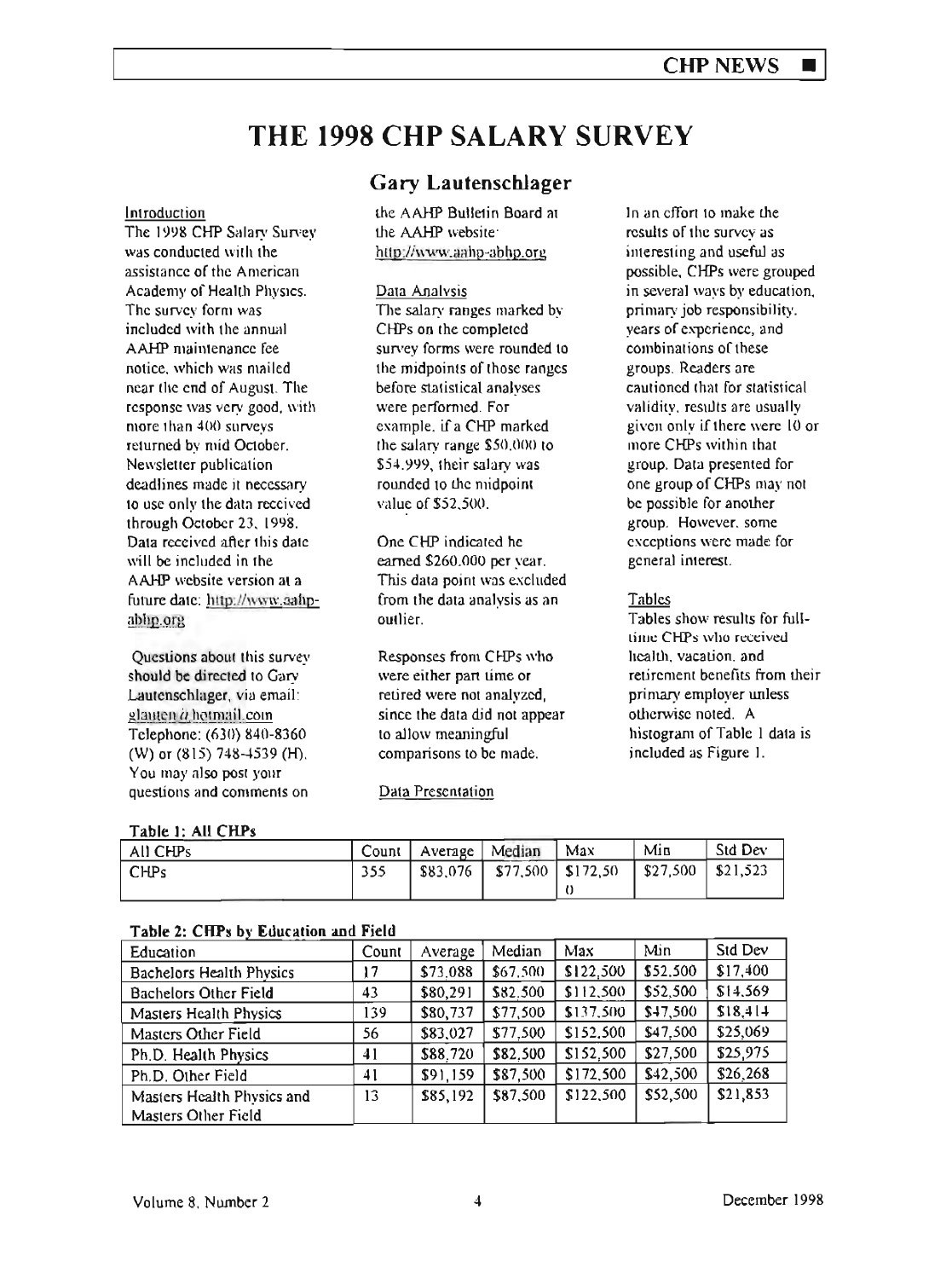$\blacksquare$ 

| Education & 10-15 Years       | Count | Average  | Median   | Max       | Min      | Std Dev  |
|-------------------------------|-------|----------|----------|-----------|----------|----------|
| Experience                    |       |          |          |           |          |          |
| <b>Masters Health Physics</b> | 31    | \$73.629 | \$67.500 | \$127.500 | \$47.500 | \$15.314 |
| Masters Other Field           | 10    | \$73,000 | \$67.500 | \$152.500 | \$47.500 | \$30.318 |
| Ph.D. Health Physics          | 10    | \$70,000 | \$67.500 | \$92,500  | \$57.500 | \$12.528 |

## Table 3: CHPs by Education and 10-15 Years Experience

## Table 4: CHPs by Education and 15-25 Years Experience

| Education & 15-25 Years         | Count | Average  | Median   | Max       | Min      | Std Dev  |
|---------------------------------|-------|----------|----------|-----------|----------|----------|
| Experience                      |       |          |          |           |          |          |
| <b>Bachelors Health Physics</b> | 10    | \$78,000 | \$72.500 | \$122.500 | \$52.500 | \$19,501 |
| <b>Bachelors Other Field</b>    | 24    | \$81,667 | \$82.500 | \$112.500 | \$52.500 | \$15,370 |
| <b>Masters Health Physics</b>   | 65    | \$79,885 | \$77,500 | \$137,500 | \$57,500 | \$16,656 |
| Masters Other Field             | 13    | \$77.222 | \$72.500 | \$122,500 | \$47.500 | \$18,588 |
| Ph.D. Health Physics            | 13    | \$92.115 | \$82.500 | \$152.500 | \$62.500 | \$24.192 |
| Ph.D. Other Field               | 14    | \$90,357 | \$90,000 | \$132,500 | \$57,500 | \$19,086 |

## Table 5: CHPs by Education and NRRPT

| Education & NRRPT            | Count           | Average Median | Max                                                    | Min | <b>Std Dev</b> |
|------------------------------|-----------------|----------------|--------------------------------------------------------|-----|----------------|
| <b>Bachelors Other Field</b> |                 |                | $$73.676$   \$67.500   \$107.500   \$52.500   \$13.979 |     |                |
| Masters Health Physics       | $\overline{10}$ | \$79,500       | $ $ \$80,000 $ $ \$127,500 $ $ \$52,500 $ $ \$21,370   |     |                |

## Table 6: CHPs by Education and PE

| Education & PE         | Count | Average   Median | Max                              | Min      | <b>Std Dev</b> |
|------------------------|-------|------------------|----------------------------------|----------|----------------|
| Masters Health Physics |       |                  | $$76,071$   \$77,500   \$102,500 | \$52,500 | SI6.762        |
| Masters Other Field    |       | \$94.167         | \$97.500   \$122.500             | \$72.500 | \$19.526       |

## Table 7: Bachelors Other Field and Primary Employer

| Bachelors Other Field<br>  & Primary Employer |    | Count   Average | Median | Max                             | Min | <b>Std Dev</b> |
|-----------------------------------------------|----|-----------------|--------|---------------------------------|-----|----------------|
| Nuclear Power Facility                        | 14 | \$78.929        |        | \$75,000   \$112,500   \$57,500 |     | $1$ \$17.145   |

### Table 8: Masters Health Physics and Primary Employer

| <b>Masters Health Physics</b> | Count | Average  | Median   | Max       | Min      | Std Dev  |
|-------------------------------|-------|----------|----------|-----------|----------|----------|
| & Primary Employer            |       |          |          |           |          |          |
| Commercial                    | 19    | \$81.447 | \$72,500 | \$127,500 | \$62,500 | \$18.225 |
| Consulting Firm               | 14    | \$95.357 | \$92,500 | \$137,500 | \$67.500 | \$21.096 |
| <b>Federal Government</b>     | 19    | \$83,553 | \$77,500 | \$122,500 | \$52,500 | \$18.899 |
| <b>Government Contractors</b> | 18    | \$79,444 | \$77,500 | \$102.500 | \$62,500 | \$12,964 |
| National Laboratory           | 22    | \$76,136 | \$72,500 | \$107,500 | \$47,500 | \$15,521 |
| Nuclear Power Facility        | 20    | \$85,500 | \$82,500 | \$132,500 | \$57,500 | \$20,417 |
| State Government              | 8     | \$75,625 | \$75,000 | \$102,500 | \$57,500 | \$15,104 |
| University                    | Ħ     | \$67,955 | \$67,500 | \$87,500  | \$47,500 | \$14,045 |

#### Table 9: Masters Other Field and Primary Employer

| ' Masters Other Field | $Count \mid$ | Average   Median |          | Max                   | Min          | <b>Std Dev</b> |
|-----------------------|--------------|------------------|----------|-----------------------|--------------|----------------|
| ∣& Primary Employer   |              |                  |          |                       |              |                |
| National Laboratory   | 10           | \$84,000         | \$82.500 | $\parallel$ \$102,500 | $ $ \$52,500 | $$14.3+7$      |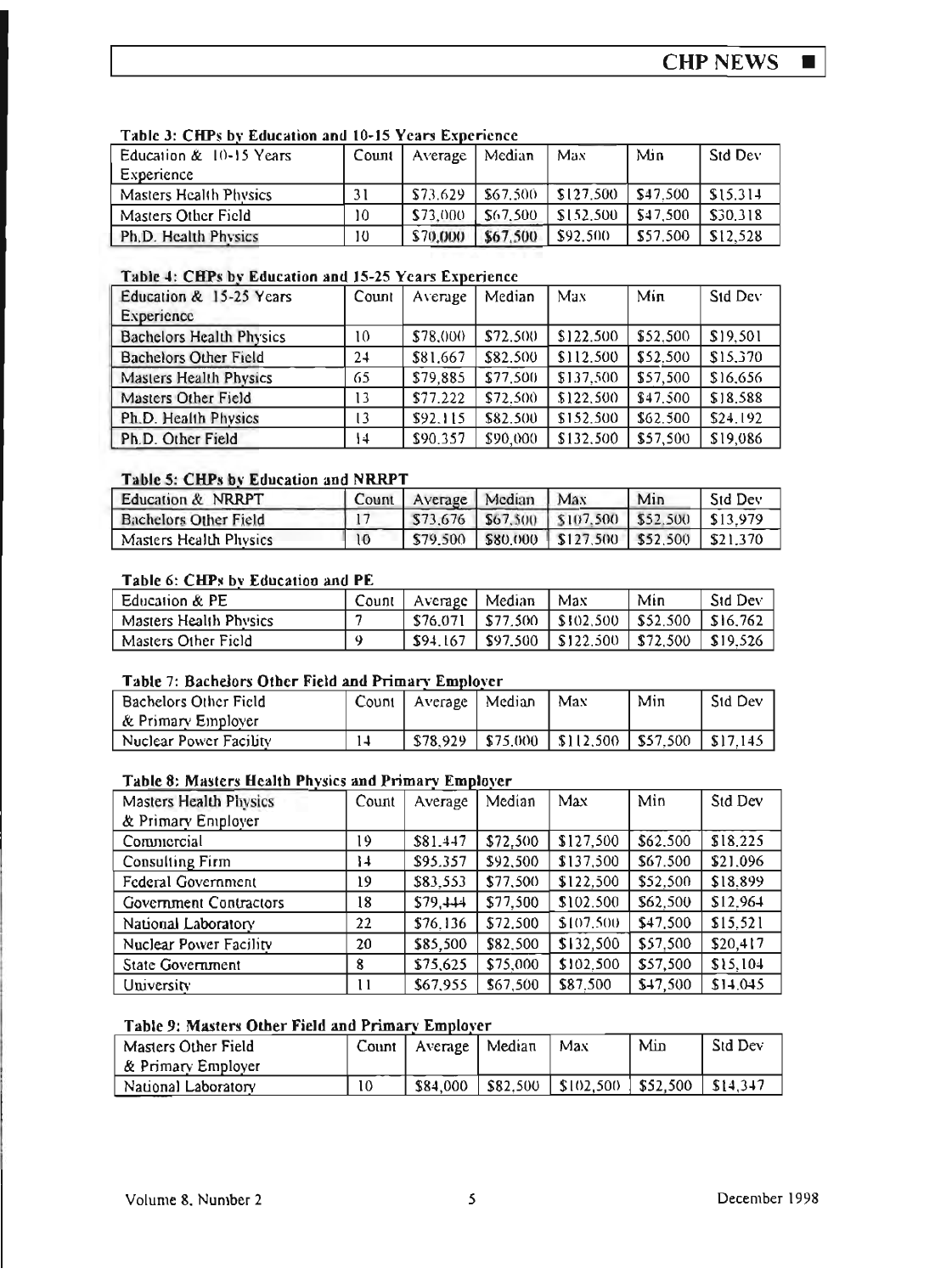| LAUIC IV. ML43ICI3 LICAILU I IIV3IC3 400 L LIINALV JOD INCAD <b>ONAIDINI</b> N |                   |          |          |           |          |          |  |  |
|--------------------------------------------------------------------------------|-------------------|----------|----------|-----------|----------|----------|--|--|
| Masters Health Physics &                                                       | Count             | Average  | Median   | Max       | Min      | Sid Dev  |  |  |
| Primary Job Responsibility                                                     |                   |          |          |           |          |          |  |  |
| Administration                                                                 | 25                | \$85,900 | \$82.500 | \$137,500 | \$52,500 | \$19,079 |  |  |
| Applied Health Physics                                                         | 33                | \$76,288 | \$72.500 | \$112,500 | \$47,500 | \$16,058 |  |  |
| Dosimetry                                                                      | 9                 | \$75,278 | \$72.500 | \$92,500  | \$57,500 | \$10,929 |  |  |
| Radiation Safety Officer                                                       | $12 \overline{ }$ | \$75,000 | \$72.500 | \$102,500 | \$52,500 | \$16.026 |  |  |
| Radiological Assessment                                                        | 12                | \$81,250 | \$77,500 | \$122,500 | \$47,500 | \$19,203 |  |  |
| Regulations/Standards                                                          | 10                | \$83,000 | \$77,500 | \$122.500 | \$62,500 | \$20,200 |  |  |

## Table 10: Masters Health Physics and Primary Job Responsibility

## Table 11: Ph.D. Health Physics and Primary Job Responsibility

| Ph.D Health Physics            | $Count$ $\vdash$ | Average   Median | Max                                | Min      | Std Dev  |
|--------------------------------|------------------|------------------|------------------------------------|----------|----------|
| L & Primary Job Responsibility |                  |                  |                                    |          |          |
| Radiation Safety Officer       | 10               | \$93.500         | $\vert$ \$92,500 $\vert$ \$117,500 | \$62,500 | \$22,086 |

#### Table 12: Self-Employed CHPs (without regard to responses on whether benefits received)

| Self-Emploved CHPs<br>(w/o regard to benefits) | Count | $\perp$ Average $\parallel$ Median |          | Max                     | Min            | Sid Dev  |
|------------------------------------------------|-------|------------------------------------|----------|-------------------------|----------------|----------|
| <b>CHPs</b>                                    |       | \$88.864                           | \$82.500 | $\frac{1}{2}$ \$122.500 | $\pm$ \$67.500 | \$16.446 |

### Table 13: CHPs with Medical Physics as Primary Job Responsibility

| Medical Physics Primary Job | Count I | Average   Median | Max                                                    | Min | Sid Dev |
|-----------------------------|---------|------------------|--------------------------------------------------------|-----|---------|
| Medical Physics CHPs        |         |                  | $$90.735$   \$87.500   \$172.500   \$27.500   \$37.953 |     |         |

## **The Optional Question**

I was unable to include a discussion of the many

replies received for this question at this writing. However, it will be included in a future CHP Newsletter issue and the AAHP website: http://www.aahp-abhp.org In closing I would like to thank all of you who provided your input.

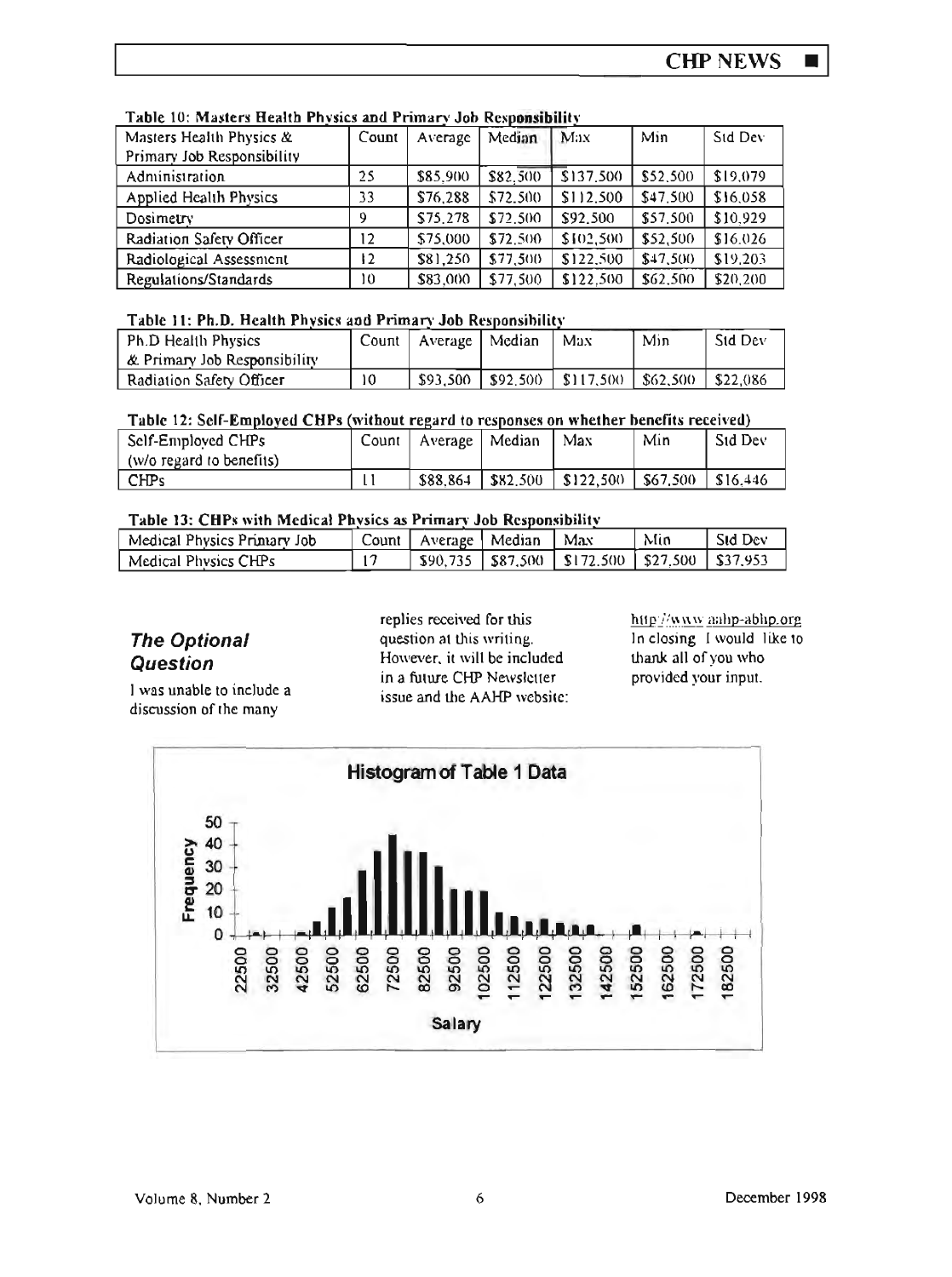## From The Editor: A Personal Perspective on Computer-Based Certification Exams

The day before I sat down to write this article, your Associate Editor had the unique experience (I'm being nice here) of taking a computer-based certification exam. I took the Comprehensive portion of the Board of Certified Safety Professionals (BCSP) exam to get the Certified Safety Professional (CSP) credential. Fortunately I passed; I might be reluctant to write this article had the outcome been different. I don't particularly look back on the day I took both parts of the CHP Exam with fondness, and I'm sure that yesterday won't stick in my mind as a fun day either.

Recently, the ABHP has discussed computer -based exams as one option of administering the CHP exam sometime in the future. Before this happens, many things must be considered and the pros and cons of such a move evaluated . After experiencing this firsthand, I'm quite honestly not sure if it would be a good move or a bad one.

The BCSP has chosen to have their exams admmistered by the Sylvan Learning Center people. To schedule an exam date after you're accepted by the BCSP, you have to call a national Sylvan number and register for the exam location, date and time you want. Unfortunately, I found out that not every Sylvan Leaming Center, whjch seem to be located everywhere, is a Sylvan Testing Center. Even though there is a learning center here in town, the nearest testing center is 250 miles away!

With my exam scheduled, I showed up at the testing center, presented my BCSP authorization letter and a picture I.D., and was shown how to use the computer. To Sylvan's credit, the actual process on the computer is simple enough that anyone somewhat familiar with using a mouse can easily take the exam. This is good; nobody should have to worry about how to use the computer while taking a certification exam. There is even an option for a short tutorial and practice session prior to beginning the exam; I looked at it and it seemed quite user friendly .

Once the exam was underway, it was much like any other multiple-choice exam. A clock kept track of the time remaining in the upper right comer of the screen; unfortunately there was no way to stop it even for bathroom breaks. Graphics were available for a number of questions; these were easily displayed on the screen. It was also easy to "mark" a question to come back to later. Unfortunately, 3.5 hours into the exam, to my complete and utter horror, the power went out! I was quickly assured that this has happened before and that everything I had done so far was saved. When the power was regained almost two hours later, I found this to be true and continued to complete the exam. I have no idea what would have happened if the power was out for any extended time but this is certainly a possibility that must be considered.

At the conclusion of this seven hour marathon, (with no food or drink; Sylvan doesn't allow it in the testing room) I told the computer that I was finished. Within a few seconds it told me that I had passed and gave a finaJ percentage score. It's certainly gratifying to get a passing score instantly; I'm not sure how those not passing feel about the instant scoring though.

Based on my experience, there are certainly pros and cons to the computer based format, and some potential problems that must be considered and solutions developed prior to going to a computer based CHP exam. Jt's a viable option for multiple choice exams, but for other exam formats I'm not sure it would work as well. For example, typing skills or the lack thereof should not be a factor in passing an exam or finishing an exam in the allotted time. Obviously, essay-type questions with calculations, as is the case with the present Part II Exam, are not a candidate for a computer-based format.

As an aside, I was surprised to find a small number of health physics questions on the exam. The only decay question on it provided the third-life of the isotope rather than the half-life!

- Steve Rima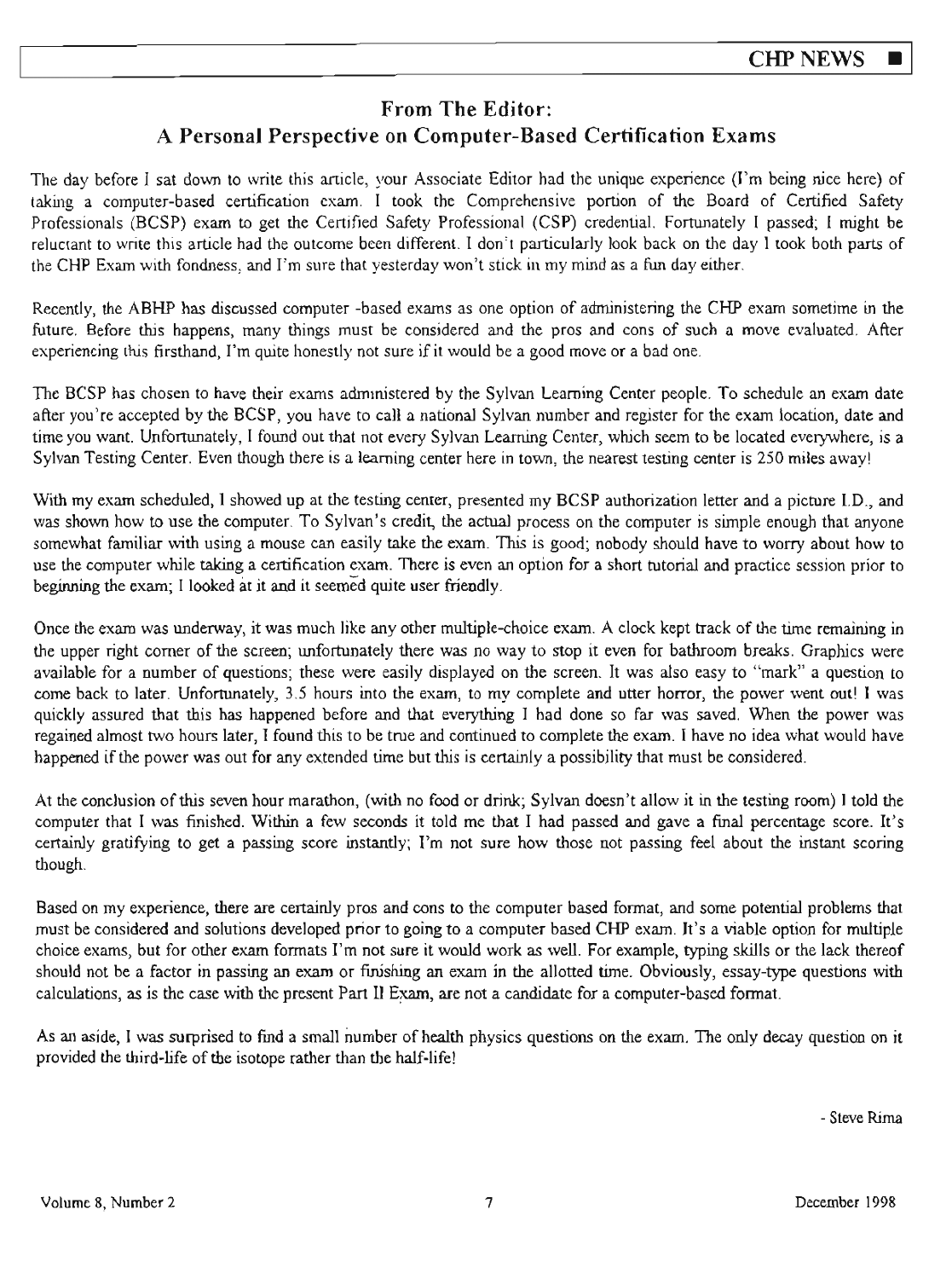## AAHP CONTINUING EDUCATION COURSES Saturday, January 23, 1999 *8:00* a.m - *5:00* p.m, *Each Course is Worth 16 CECs*

## AAHP COURSE I PERSONNEL DOSJMETRY IN PERSPECTIVE.

#### *Michael Lantz, CHP, Palo Verde Nuclear Plan/*

This course presents a practical approach to personnel dosimetry, exploring both internal and external dosimetry topics. This course is a must for any health physicist. no ma11er the specicahry area . Mr. Lantz will use his 25 years in dosimetry and 10 years of experience as a NVLAP assessor to integrate all of the aspects.

Practical examples arc used to explore the following areas: Why, what, and how do you evaluate high and low dose TLDs; Comparison of TLD and ED results; Making sense of multiple chip dosimeters; TLD QA; Neutron dosimetry with cadmium and without cadmiwn; Neutron calibration standards for nuclear power; Hot particle doses and limitations; Noble gas dosimetry; Near contact dosimetry; Usefulness of passive whole body monitors; lnvitro and lnvivo Bioassay programs and ALis (Making sense of those IRFs); In vivo counting; internal versus fixed external contamination; QA checks for individual counts; Air sampling and bioassay; Radon and air sampling; Dose based, not intake based monitoring; Respirable versus non-respirable; Particle sizing (why is it important in most cases): First day counts: Effective DAC caJcuJations for alphas with Pu-241 added; Revised ALI/DAC calculations.

Bring your questions, including those you've always been afraid to ask, and be prepared to pull it all together. The emphasis is on the practical.

## **AAHP COURSE 2 Health Physics Applications Using the Monte Carlo Program MCNP.**

#### *Dick Disher. CHP and David Seagraves of the Health Physics Measurements Group. Los Alamos National Laboratory*

Monte Carlo type calculations are now encountered in a variety of HP areas. This course provides the HP with the opportunity to become familiar with the concepts of one of the more widely used codes, MCNP. The concepts covered in this course are useful to those who will be users of the results of Monte Carlo calculations as well as those who will actually perform the calculations.

MCNP is ideally suited to the needs of the HP interested in performing radiation shielding and skyshine calculations, detector simulation studies, in situ geometries, or dosimetry. With a little coaching and study of the examples, many HPs will find they are able to solve problems that have, *in* the past, been out of reach. Problems that involve a complex geometry can be easily solved using MCNP (e.g., designing a maze entrance to a radiation room). The calculations in MCNP are based on detailed physics models and very accurate cross section tables that require no energy group compromises to be made.

This course introduces the basic concepts of Monte Carlo, demonstrates how to put together a MCNP input file, and illustrates some health physics applications of the code. No prior knowledge of Monte Carlo is assumed. The course will not attempt to overwhelm the student with all of the details necessary to independently perform useful calculations. Instead, the focus of the lectures and demonstrations will be on providing a practical boost toward learning the program and guiding the student toward further study.

The Los Alamos MCNP program is a general and powerful Monte Carlo transport code for photons, neutrons, and electrons. MCNP can be safely described as the "'industry standard" with more than 600 person~years of development effort behind it. The code is supported on a variety of platforms and is now accessible to HPs using desktop or laptop personal computers.

Lectures will include: Overview of the MCNP code and the Monte Carlo method, basic concepts; input file preparation, geometry, source definition, data cards; discussion of standard MCNP taUys; and methods of dose and exposure calculation. Demonstrations include: Point Source, Ouence calculation; Area Source, fluence calculation; Calculation of Cs• 137 Gamma Ray Constant. Each demonstration will include a discussion of input and output files.

The course will provide infonnation on how to obtain a copy of MCNP and its data libraries from the Radiation Safety Information Computational Center (RSICC) at Oak Ridge. Only RSICC is authorized to distribute licensed copies of the MCNP code package.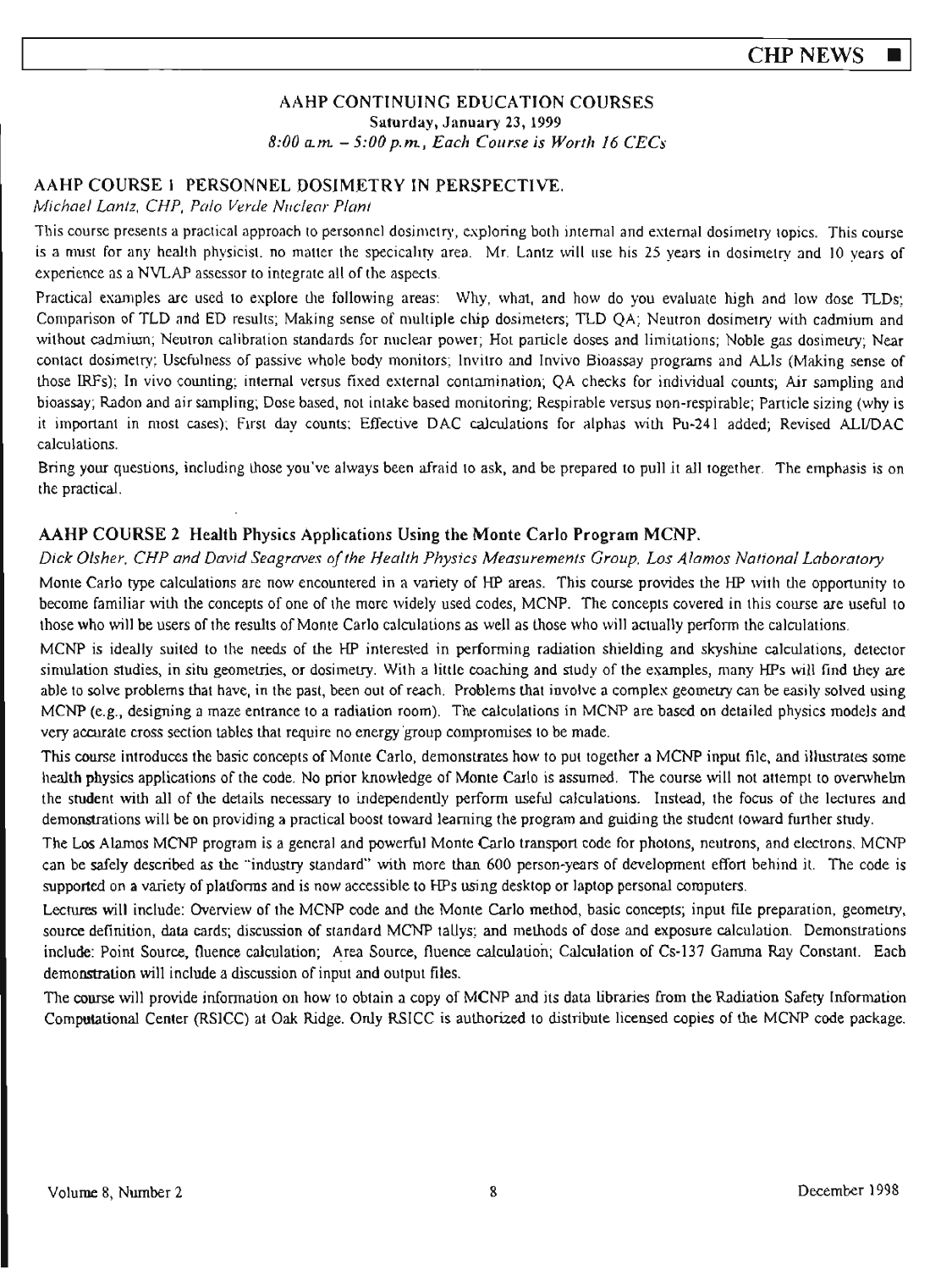# More From the Board

George J. Vargo, Chair ABHP

With the January 15, 1999 application deadline looming ever closer this is one of the busiest times of year for our Nancy Johnson, our Program Director at Burke & Associates. In order to avoid needless frustration and delays or possible rejection of applications I would like to remind all applicants of our basic requirements and review the most common problems encountered in processing applications for Certification:

**Incomplete application forms** - A few applicants still don't feel that it is necessary to complete the application form and merely attach a resume with a reference to "see attached." Some applications appear to be hastily completed and are almost illegible. An important purpose of the application form is to assure the collection and objective evaluation of the basic minimum qualifications for certification. The Board has invested considerable effort in developing an application form that is as convenient to both the applicant and reviewers as possible. Incomplete or illegible applications will be returned, possibly resulting in a lengthy processing delay or rejection.

**Missing application fee** - Application forms submitted without the required application fee (not the actual examination fees) cannot be processed and will be returned.

**Missing original signatures** – Original signatures are required on the Application for Certification, Immediate Supervisor Reference Form, and Confidential Professional Reference Form. Fax copies are not acceptable. Forms without original signatures will be considered to be incomplete and returned.

**Inadequate or unacceptab1e Radiation Protection Report** - Applicants for Part II should also carefully review the instructions for submitting the required Radiation Protection Report . A majority of the applicants initially rejected and referred for Board Chair review involved an inadequate or unacceptable report

In addition to these, there are two new requirements that applicants for the 1999 examination must satisfy:

**Original English language transcripts or certified translations on non-English transcripts are**  required for all degrees claimed - Original transcripts must be issued by the educational institution and bear the raised seal of the originating official (e.g., Registrar) or be printed on tamper-indicating security paper. Candidates from non-English speaking institutions must also submit a *certified* translation along with the original transcript. These documents are part of the application and cannot be returned. Transcripts marked "Issued to Student" are acceptable as long as they meet the above requirements.

One Professional Reference must be a CHP - At least one of the applicant's professional references must be a CHP. Application packages lacking a reference from a CHP will be considered incomolete.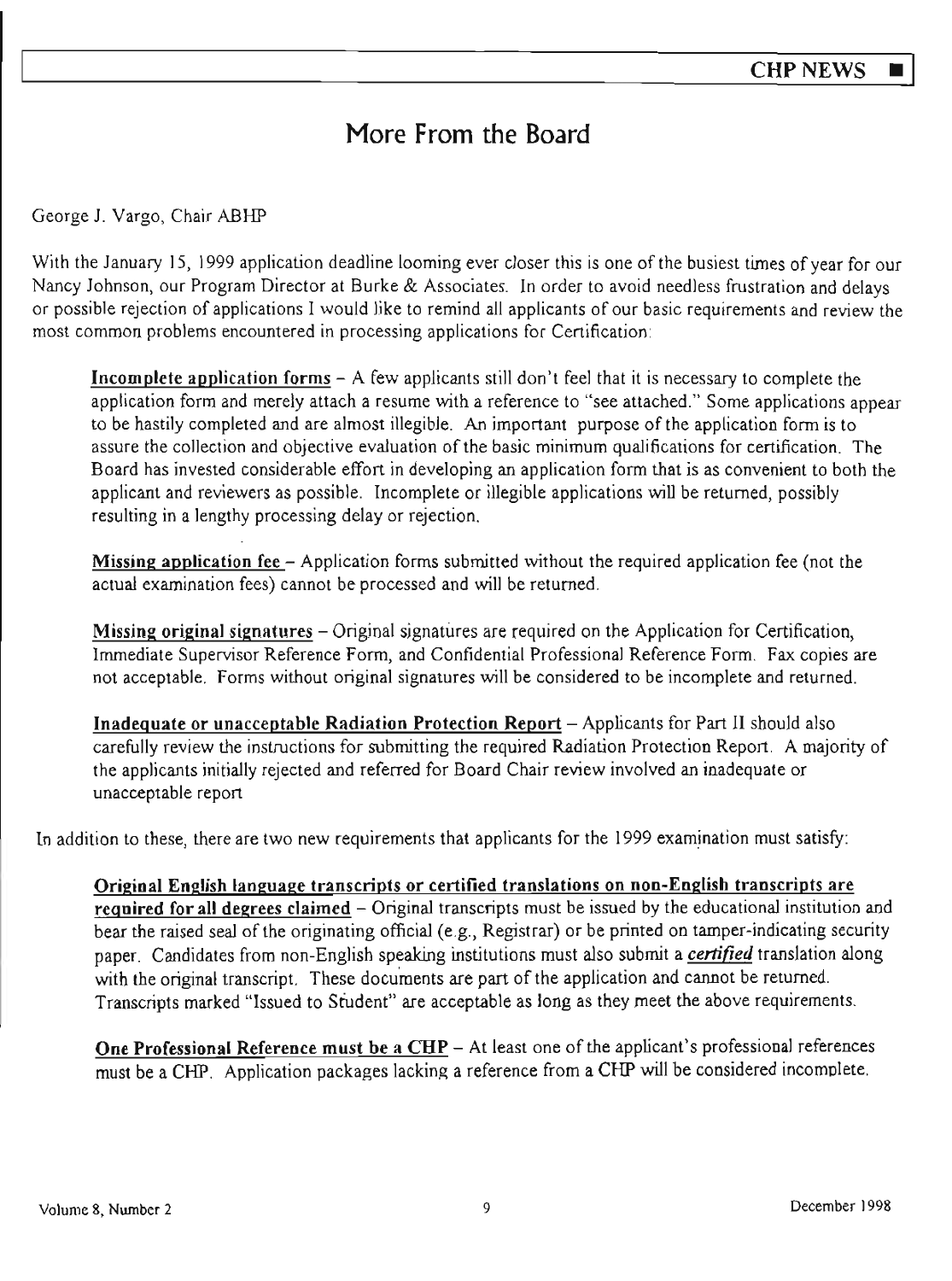The number of candidates for Certification has declined in the last two years. There is a similar trend in Health Physics Society membership that probably reflects a contraction in the job market in the both the nuclear power and DOE sectors. Despite this, the **number** of Active CHPs remains at an all-cime high - a testimony to the value of certification. In 1998 we made significant progress toward accreditation by the Council of Engineering and Scientific Specialty Boards (CESB). The Board completed an assessment of the Part II process and has contracted with an examination consultant to undertake a comprehensive job-task analysis and reassessment of our examination processes. Overall. I believe our program is strong and will only improve with the new initiatives underway.

I want to take this opportunity to thank the many volunteers whose ongoing effort maintains the Certification program and the continuing value of Certification. Please join me in thanking Nancy Kirner, Vice Chair, Ed Maher, Secretary, and Bob Miltenberger, Parliamentarian for their work throughout the year. Also, I would like to extend a special thanks to fellow outgoing Board Member David Gooden for his wisdom and guidance over the last five years. Both of our Panel Chairs - Les Aldrich for Part I and Jack Higginbotham for Part II both did a fine job in managing the huge volunteer effort involved in administering the examination program. Thanks also to all of the offgoing Part I and Part II Panel members for their dedication. Finally, please join me in welcoming new Board members Rich Vetter and Ed Bailey and wishing Nancy Kirner and the 1999 Board every success in the coming year.

The Exam Site Selection Committee (William Kirk, Chair, Harvey Goldberg and Don Honey) arranged for the following exam sites and proctors. The Board appreciates all of the work done by the Committee and the proctors who donated their time to assist with the exam.

1998 Exam Sites and Proctors

Location Aiken, SC Amarillo, TX Arlington, TX Boston, MA Brookhaven, NY Chicago, IL Columbus, OH Denver, CO Gainesville, R.. Gaithersburg, MD Honolulu, HJ Las Vegas, NV Los Alamos, NM Minneapolis, MN

Oak Ridge, TN Paris, France Richland, WA San Francisco.CA San Onofre, CA Troy, NY

| Proctors                                                    |
|-------------------------------------------------------------|
| Jim Willison/Richard Bowers                                 |
| Linda Farrell/Roby Enge                                     |
| John O'Donnell/Wes Dunn/Jerry Everett                       |
| Andrew Hodgdon/Philip Le Clare                              |
| Chuck Schaefer/Ron Reif                                     |
| William Munyon/Bruce Murdoch                                |
| Craig Jensen/Walter Carey/Joe Poliziani/Stephen Layendecker |
| Fred Jaeger/Douglas Ervin/Robert Morris                     |
| Peter Bailey/Steve Garry                                    |
| James Tracy/Tim Mengers/Tom Hobbs                           |
| Philip Manly                                                |
| Greg Shott/Ted Allen/Bill Phillips                          |
| Mike McNaughton/ Chuck Peper                                |
| Mike Hinz/John Bauhs/Duane Hall/                            |
| Kevin Nelson/Pete Wildenborg                                |
| Ron Mlekodaj/Govind Rao                                     |
| <b>Edward Lazo</b>                                          |
| Harvey Goldberg/Paul Rittmann                               |
| Doug Allen/Gary Mansfield                                   |
| Terry Cooper/Michael Russell                                |
| Brian Methé/Frank Augustine                                 |
|                                                             |